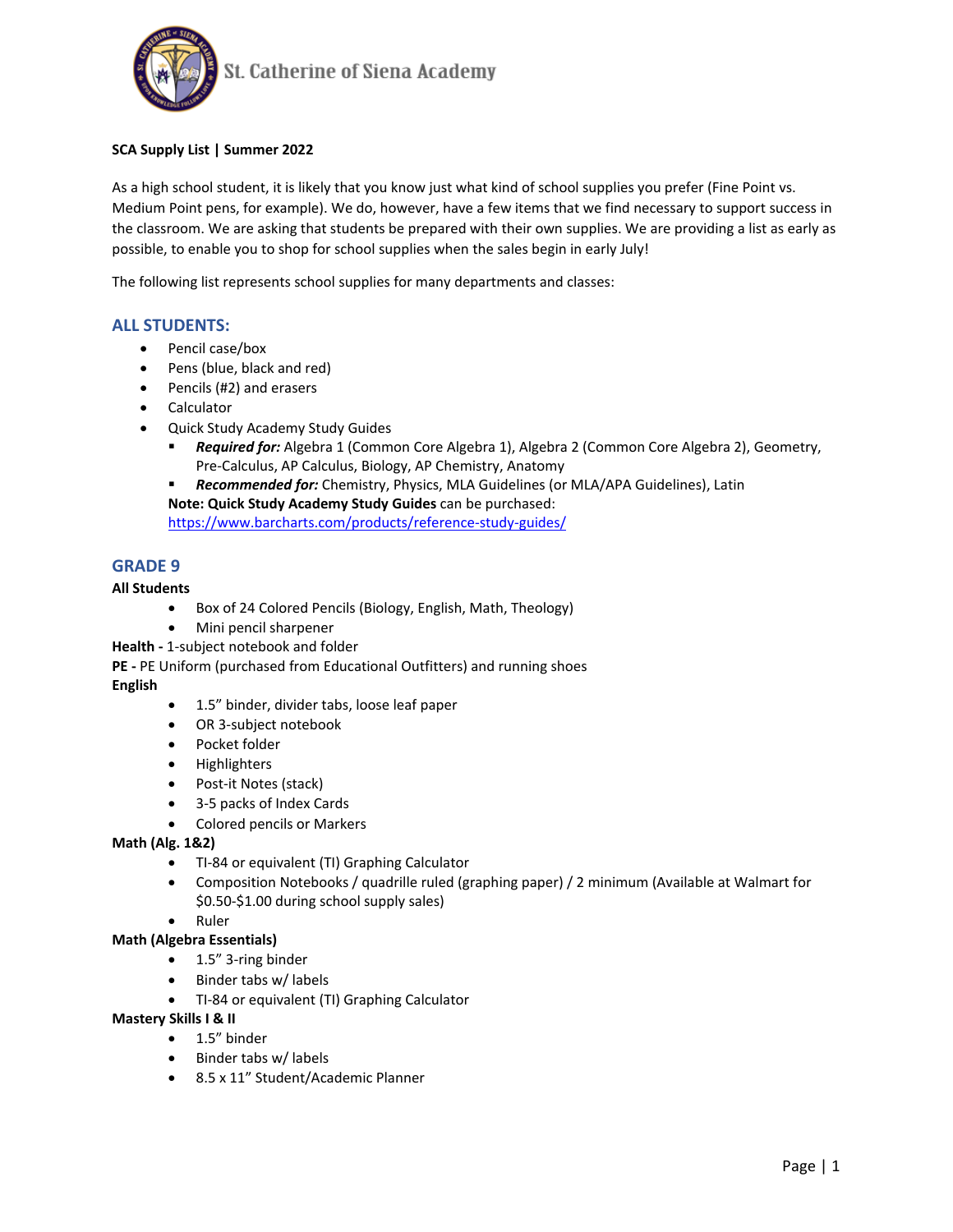

St. Catherine of Siena Academy

# **Biology**

- 1.5-2" binder, divider tabs with labels and pockets (if possible)
- Loose-leaf paper (or 3-hole punched notebook)
- Folder with 3-hole punch
- Mechanical Pencils (preferred)
- Post-it Notes (stack)

# **Honors Bio**

- Composition Notebooks / quadrille ruled (graphing paper) / 2 minimum (Available at Walmart for \$0.50-\$1.00 during school supply sales)
- Goggles (must be ANSI Z87.1 rated) (can be purchased at school)

# **Theology**

- Prayer Journal (anything from a notebook to a pretty writing journal)
- Folder for handouts
- Loose-leaf paper
- Highlighters
- Colored pencils/pens/markers

#### **Social Studies**

- 1.5-2" binder, divider tabs with labels and pockets (if possible)
- 3-subject notebook
- 1-2 packs of lined index cards

# **GRADE 10**

#### **Chemistry & H Chem**

- Notebook and Folder OR Binder with Loose-leaf paper (student preference)
- TI-Graphing Calculator
- Lab Notebook (on Book List) OR Composition Notebooks / quadrille ruled (graphing paper) / 2 minimum
- Goggles (recommended; can be purchased at school) must be ANSI Z87.1 rated

# **English Am Lit & H Am Lit**

- Notebook (any kind, to be used as a "Writer's Notebook)
- Post-it notes
- Index cards (3x5 or 4x6)
- Highlighters
- Folder or binder (for handouts)

#### **Geometry**

• Protractor, Ruler and Compass

#### **US History and APUSH**

- Notebook OR Binder with Loose Leaf Paper
- Duo tang Pocket Folder

# **GRADE 11**

#### **English AP Lang**

- Notebook (any kind, to be used as a "Writer's Notebook)
- Post-it Notes
- Index cards (3x5 or 4x6)
- Highlighters
- Folder or binder (for handouts)